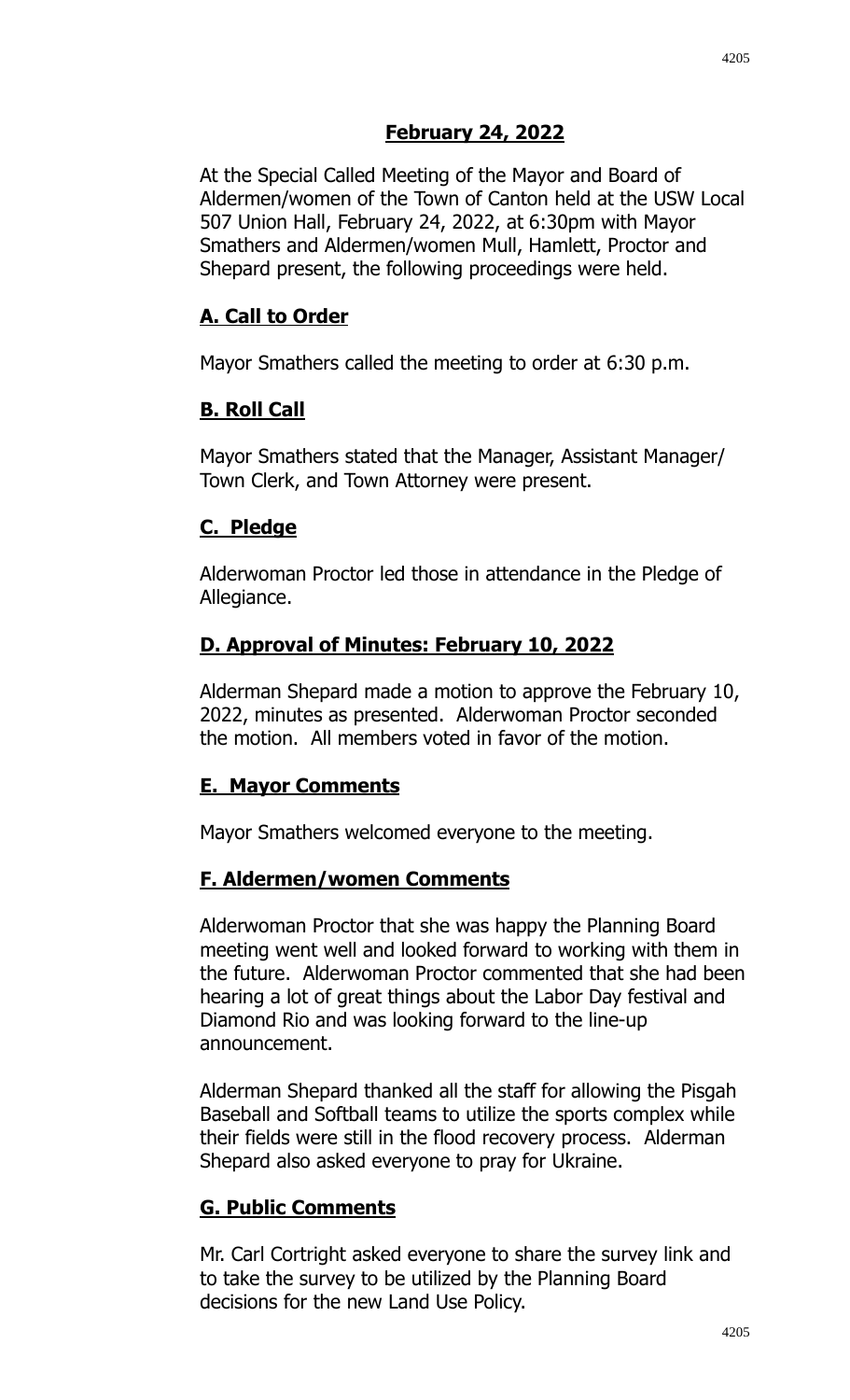#### **H. Reports from the Manager**

Manager Scheuer presented the cash report and the tax report.

Manager Scheuer updated the Board that the Planning Board would begin meeting monthly along with Withers Ravenel to develop a new Land Use policy and Subdivision Ordinance. This group is wanting to add a few members to develop a steering committee to help with this process as well.

Manager Scheuer reported to the Board that agreements have been obtained from the property owners in the ETJ portion near Chestnut Mountain Park to help with the storm debris clean-up before the park opens and to get the code enforcement in that area a jump start.

Manager Scheuer reported that the pool remediation would begin on Monday, February 28<sup>th</sup> and hopefully the pool, barring no major issues, would be able to open in the summer.

Manager Scheuer stated that he had several contracts that he wanted to make the Board aware of for transparency as well as get their blessing on. The first one would be the temporary offices to be located at the garage on Summer Street in the amount of \$106,472.60 to Wilscot. Alderwoman Mull made a motion to approve the contract as presented. Alderman Hamlett seconded the motion. All members voted in favor of the motion.

Manager Scheuer presented the pool restoration contract in the amount of 132,594.18. Alderman Shepard made a motion to approve the contract as presented. Alderwoman Proctor seconded the motion. All members voted in favor of the motion.

Manager Scheuer presented the black aluminum fencing contract for All Star Fence in the amount of \$48,000 and all other fencing to Asheville Fence company as listed: Dog Park \$18,111.98, Ballfield \$19,347.72, Playground \$13,344.67, Riverview fence \$13,765.50, pump station Asheville Hwy \$5,733.33, Pump Station Penland \$621.97, Pump Station Park Street \$5,003.68. Alderwoman Mull made a motion to approve all fencing contracts as presented. Alderwoman Proctor seconded the motion. All members voted in favor of the motion.

#### **I. New Business**

1. Introduction of the Fire Chief and Police Chief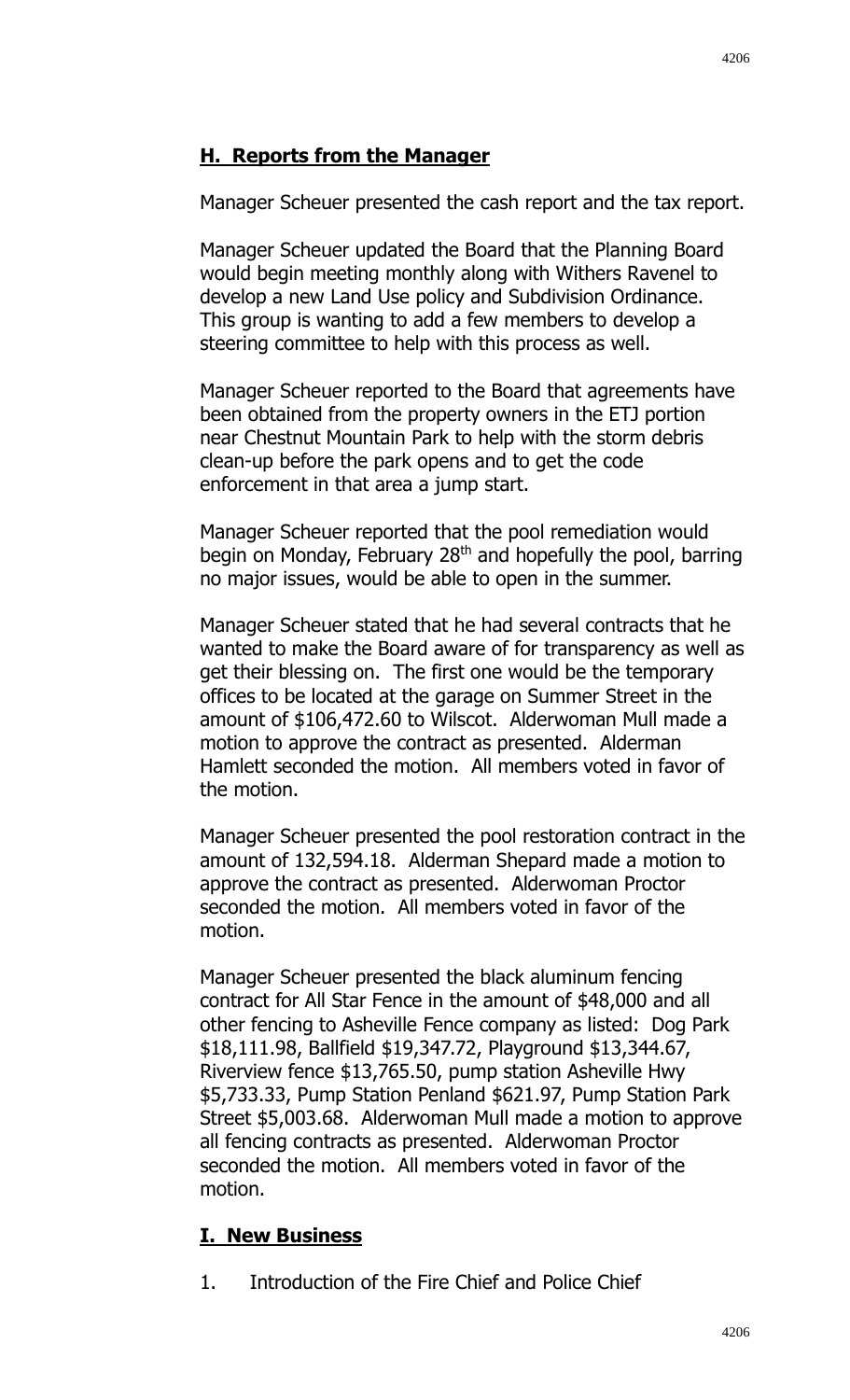Manager Scheuer introduced the new selection for the Fire Chief and Police Chief positions. Manager Scheuer stated that these individuals interviewed in front of a panel of individuals some not from the area, had no relationships with any employees, and Town management. Manager Scheuer stated that the Town Management did not offer a score until after the panel had submitted their panel without prejudice. Manager Scheuer stated that the score cards were unanimous for both candidates. Mayor Smathers congratulated Mr. Kevin Wheeler on being named the Fire Chief also stating that he remembered Mr. Wheeler from elementary school when he was Sparky the Fire Dog doing fire Safety to small children in the school system. Mayor Smathers stated that this was well deserved, and he wished Mr. Wheeler well. Mayor Smathers also congratulated Mr. Scott Sluder for the Police Chief appointment stating that numerous employees had expressed their hope that the Interim Chief would get the job as the department was almost to capacity and operating better than ever. Alderwoman Mull thanked both individuals and wished them well. Alderman Hamlett stated that they both should be proud as they both were chosen by non-bias panel earning the jobs on their own merit. Alderman Hamlett stated that he taught Chief Sluder around 2004 and had watched his leadership grow over the years and although he did not know Mr. Wheeler personally, he looked forward to working with him in his new role.

Alderwoman Proctor thanked both individuals for their longtime service and leadership also stating that they both had the support of the Board. Alderman Shepard thanked both individuals for the past and future service to the community. Fire Chief Wheeler thanked the Board for their kind words stating that he wanted to work hard to make the department better than ever and that he would already put his staff up against anyone when it came to fighting fire. Police Chief Sluder thanked everyone for their well wishes and he was humbled and honored to lead a great team.

## 2. Caroline Ponton: Canton Historical Museum

Manager Scheuer introduced Mrs. Caroline Ponton the curator of the Canton Museum for her presentation. Mrs. Ponton thanked the Board for the opportunity to share the plans for continuing to promote the history of the Town. Mrs. Ponton presented the Board with a sample of a treasure chest that could be customized for different topics and taken to the schools, libraries, etc. to showcase Canton's history. Mrs. Ponton stated that she still had very active volunteers even with the museum being closed because of the flood. The Board encouraged Mrs. Ponton to continue to think outside the box to help promote the history of the Town without being able to be in the building. Mrs. Ponton thanked several businesses for allowing them to store precious artifacts in their basements and